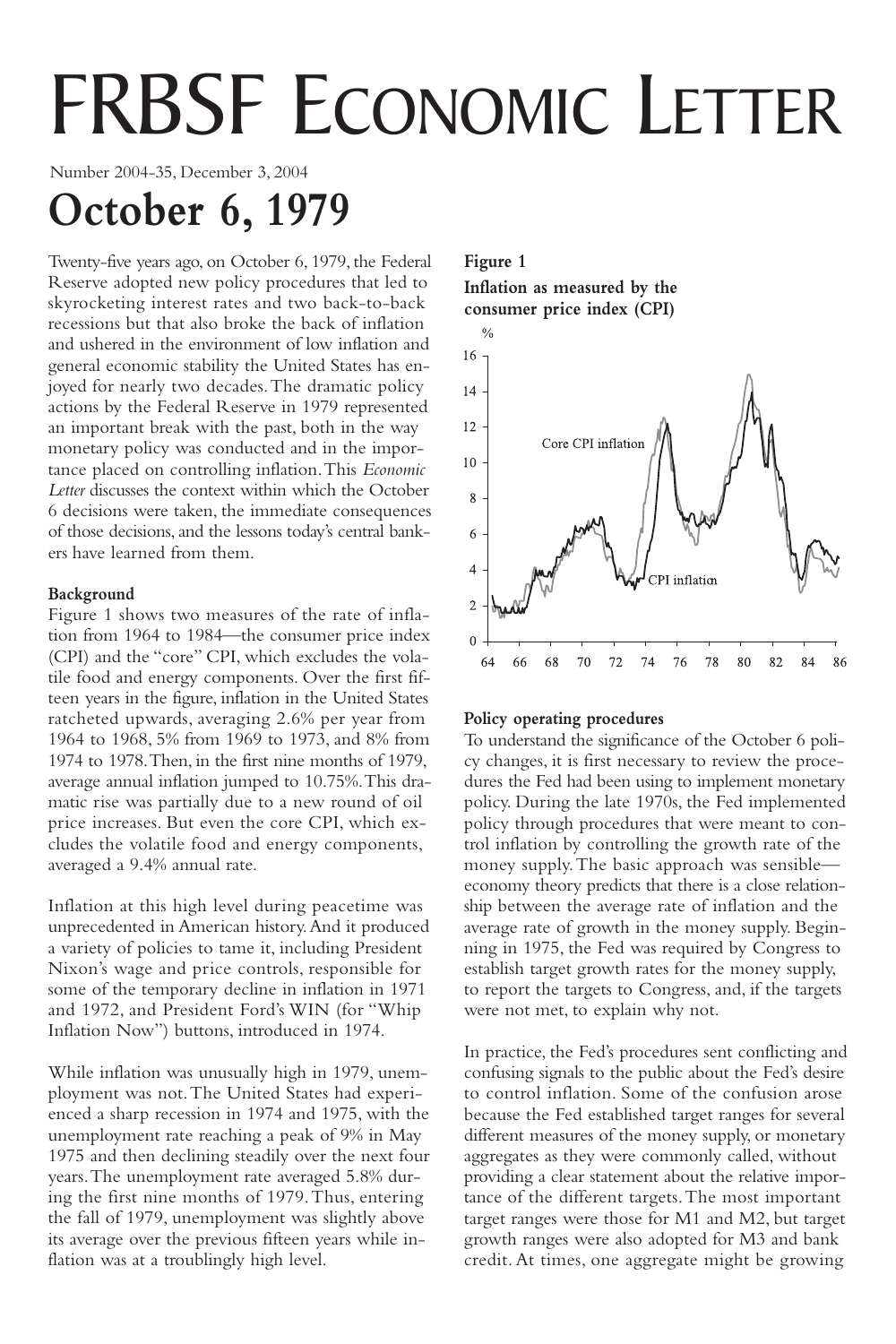faster than consistent with its targeted range, while another aggregate was growing more slowly than its targeted range, making it difficult to predict whether the Fed would tighten to reduce the growth rate of the rapidly growing aggregate or loosen to accelerate the growth rate of the lagging one.

Another confusing aspect was the way policy decisions were expressed in terms of money growth targets and a desired range for the federal funds rate, the interest rate in the overnight market for reserves. In textbook treatments of policies to control the money supply, the central bank decides on the level of bank reserves consistent with the targeted money supply.The federal funds interest rate is then allowed to adjust freely to bring the demand for reserves in line with the supply of reserves set by the central bank.With the Federal Open Market Committee (FOMC), the Fed's policymaking body, setting ranges for both money growth and the funds rate, it was not clear what would happen if, for example, the monetary aggregates grew faster than expected.Would the Fed stick to its interest rate target or would it stick to its money growth target?

#### **Chairman Volcker**

Paul Volcker became the 12th Chairman of the Federal Reserve System on August 6, 1979. He was no newcomer to the Fed system or to the FOMC, having held a seat on the FOMC by virtue of his previous position as President of the Federal Reserve Bank of New York.At the first FOMC meeting under the new chairman, held on August 14, committee members "expressed great concern about inflation." (For this and other quoted material below, see Board of Governors of the Federal Reserve System 1980, various pages.) Yet the FOMC seemed uncertain about how to address the inflation problem.According to the Record of Policy Actions of the Federal Open Market Committee,"Some doubt was expressed (by committee members), moreover, that further restraint could have a significant effect on inflation…. In the face of clear evidence of weakening in economic activity, it was observed, the need to balance the objective of containing the recession with the goal of moderating inflation called for a steady policy for the time being."When the Fed raised the discount rate in September after a 4–3 split vote, the press interpreted the split vote as an indication that the Fed was not going to undertake further actions to boost interest rates and restrain inflation (Lindsey et al. 2004). In reaction, commodity markets moved sharply. Gold and silver prices jumped and became more volatile once the news of the discount rate vote became public.The dollar fell in a further sign of inflation concerns.

According to Lindsey et al.,Volcker returned from the annual IMF meetings in Belgrade in early October "with his ears still resonating with strongly stated European recommendations for stern action to stem severe dollar weakness on exchange markets."Volcker decided to call a special meeting of the FOMC, a meeting that was not publicly announced, to be held on Saturday, October 6.

By the time of the secret October 6 meeting, inflation continued to remain high, the value of dollar had declined significantly, and the monetary aggregates continued their rapid growth.

#### **October 6, 1979**

Chairman Volcker called the October 6 meeting of the FOMC to decide on better methods for controlling money, credit expansion, and inflation.After the previous FOMC meeting in September,Volcker had requested a study of new operating procedures that would place more emphasis on monetary control and less on the federal funds rate.The need for better control of money growth was clear in the third quarter data, which showed M1 had grown at an annual rate in excess of 9%, compared to the Fed's target growth rate of 1.5 to 4.5%. M2 had grown at a 12% annual rate in the third quarter, compared to the Fed's target range of 5 to 8%.According the Record of Policy Actions (p. 202), at the October 6 meeting,"the members agreed that the current situation called for additional measures to restrain growth of the monetary aggregates" and "most members strongly supported a shift in the conduct of open market operations to an approach placing emphasis on supplying the volume of bank reserves estimated to be consistent with the desired rates of growth in the monetary aggregates."The FOMC's discussion makes clear that the "principal reason advanced for shifting to an operating procedure aimed at controlling the supply of bank reserves more directly was that it would provide greater assurance that the Committee's objectives for monetary growth could be achieved."

Associated with a greater focus on monetary control was a significant widening of the range for the federal funds rate.At the meeting in September, a range of 50 basis points, from 111/4 to 113/4%, was set for the funds rate; at the October meeting, this range was increased to 400 basis points, from 111/2 to 151/2%. In response to these changes, the funds rate rose sharply, and by year end was close to 14% (see Figure 2).The funds rate peaked in April 1980, when it averaged 17.6%.

The rise in interest rates led to an economic recession that began in January 1980. Unemployment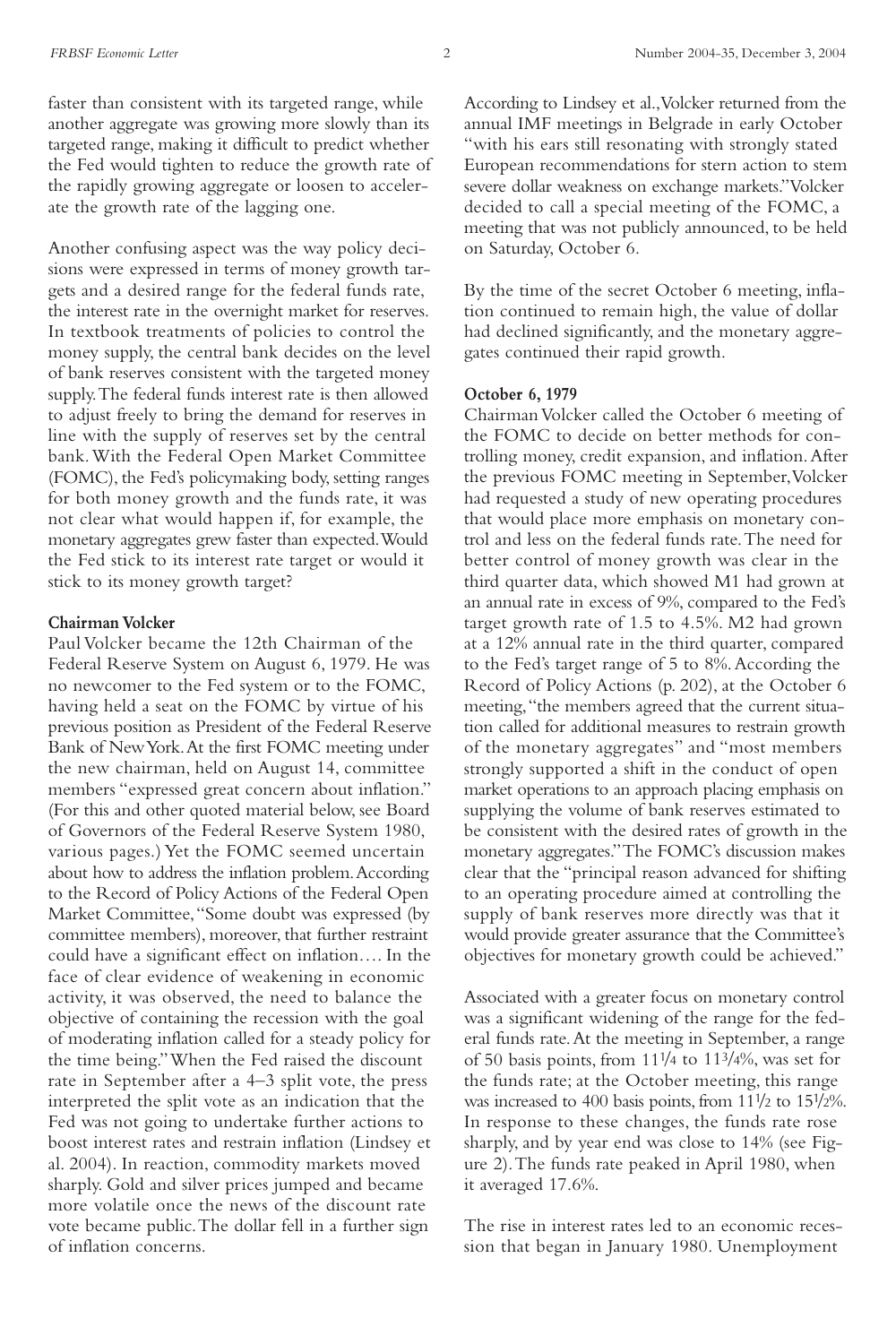# **Figure 2 The federal funds rate and the unemployment rate**



eventually peaked in August at 7.8%. By then, as Figure 2 shows, interest rates had fallen dramatically. This reflected, in part, the impact of policies announced by President Carter in March 1980 to restrain credit directly.The Fed instituted new special reserve requirements, a surcharge on some discount window borrowing, and a program of voluntary credit restraint. Late in 1980, interest rates were pushed back up, and the funds rate averaged over 19% in June 1981.A new recession began in July, one that saw the unemployment rate reach almost 11% by the end of 1982. By that time, though, inflation, which had averaged 14.6% in the year from May 1979 to April 1980, had fallen below 4%.The era of low inflation had begun.

#### **Lessons**

In retrospect, it seems clear that inflation was the most pressing problem facing monetary policy in early 1979 and that the Fed needed to act decisively to reduce it.The adoption of a tough anti-inflation policy was delayed because FOMC members were concerned with more than just inflation.Worries about the level of real economic activity and unemployment often seemed to take precedence over inflation during the early months of 1979. In fact, even though the CPI rose at a 13% annual rate during the first quarter of 1979 while unemployment was down to 5.8% (from 7.1% in 1978), two FOMC

members dissented at the May 22 meeting in favor of easing monetary policy.These members were concerned that the economy was slowing and that unemployment might rise.Attempting to balance multiple objectives prevented the Fed from concentrating on the problem of bringing down inflation.

Today, central bankers recognize that maintaining low inflation is their primary responsibility.While monetary policy can also contribute to reducing overall economic instability, there is a better understanding that maintaining low inflation is not inconsistent with overall economic stability but in fact is an important aspect of it. Second, central bankers today understand that monetary policy works best when the public is convinced that inflation will remain low and stable. The credibility of a low-inflation policy is best maintained in an environment in which central banks explain their actions and make their objectives clear. Central banks are now more likely to distinguish clearly between instruments, such as money growth or interest rates, and the ultimate objectives of policy such as low inflation.

The United States, most other developed economies, and many developing nations have enjoyed low inflation during the past twenty years. In the U.S., the October 6, 1979, FOMC meeting was a turning point in the battle against inflation.The lessons learned from that earlier battle continue to serve monetary policy well.

> **Carl E.Walsh Professor, UC Santa Cruz, and Visiting Scholar, FRBSF**

#### **References**

*[URL accessed November 2004.]*

- Board of Governors of the Federal Reserve System. 1980. *66th Annual Report 1979.*
- Lindsey, D.E.,A. Orphanides, and R.H. Rasche. 2004. "The Reform of October 1979: How It Happened and Why." Prepared for the Conference on *Reflections on Monetary Policy 25 Years after October 1979,* Federal Reserve Bank of St. Louis, Oct. 2004. http://research.stlouisfed.org/conferences/smallconf/ lindsey.pdf